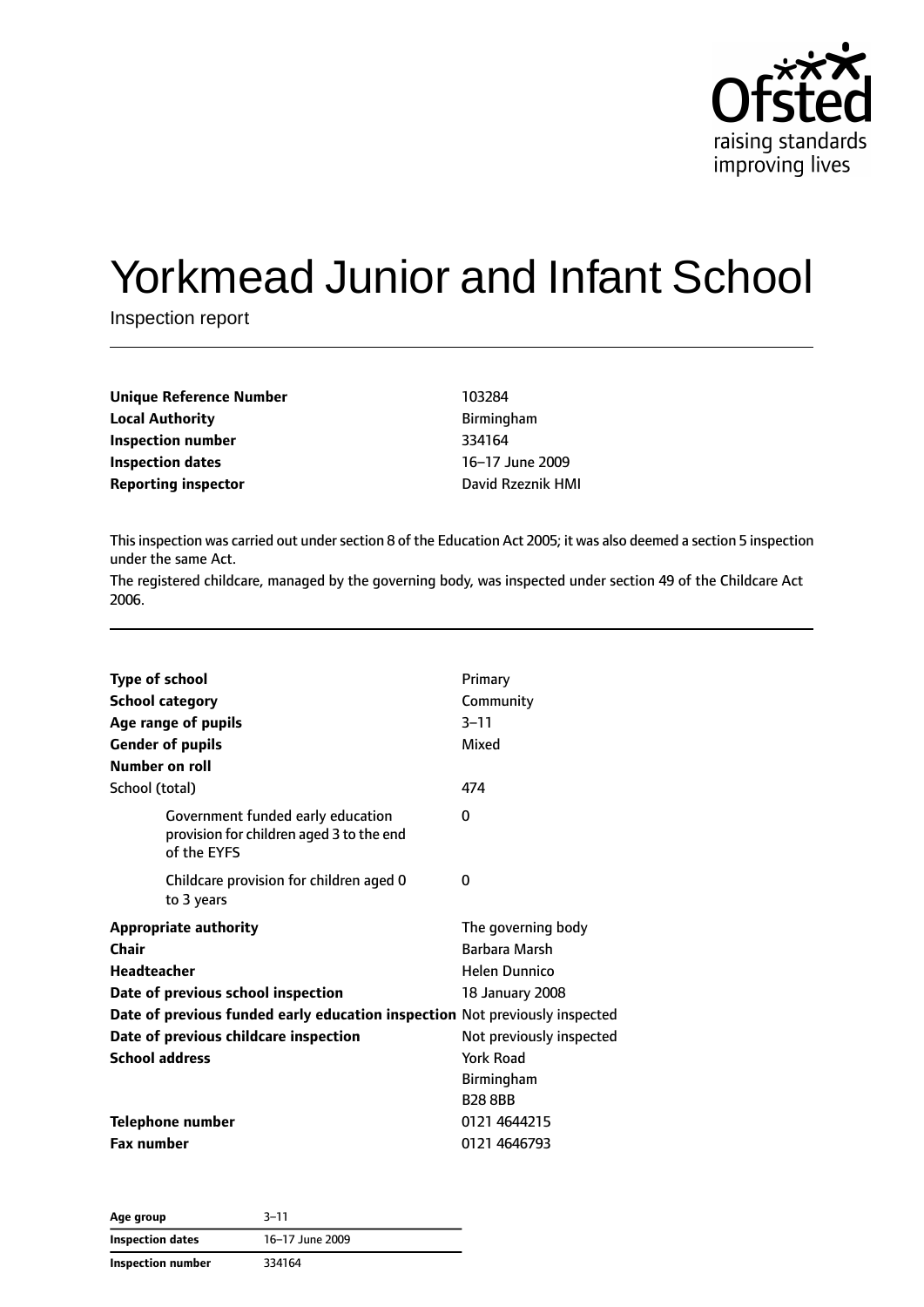.

<sup>©</sup> Crown copyright 2009

Website: www.ofsted.gov.uk

This document may be reproduced in whole or in part for non-commercial educational purposes, provided that the information quoted is reproduced without adaptation and the source and date of publication are stated.

Further copies of this report are obtainable from the school. Under the Education Act 2005, the school must provide a copy of this report free of charge to certain categories of people. A charge not exceeding the full cost of reproduction may be made for any other copies supplied.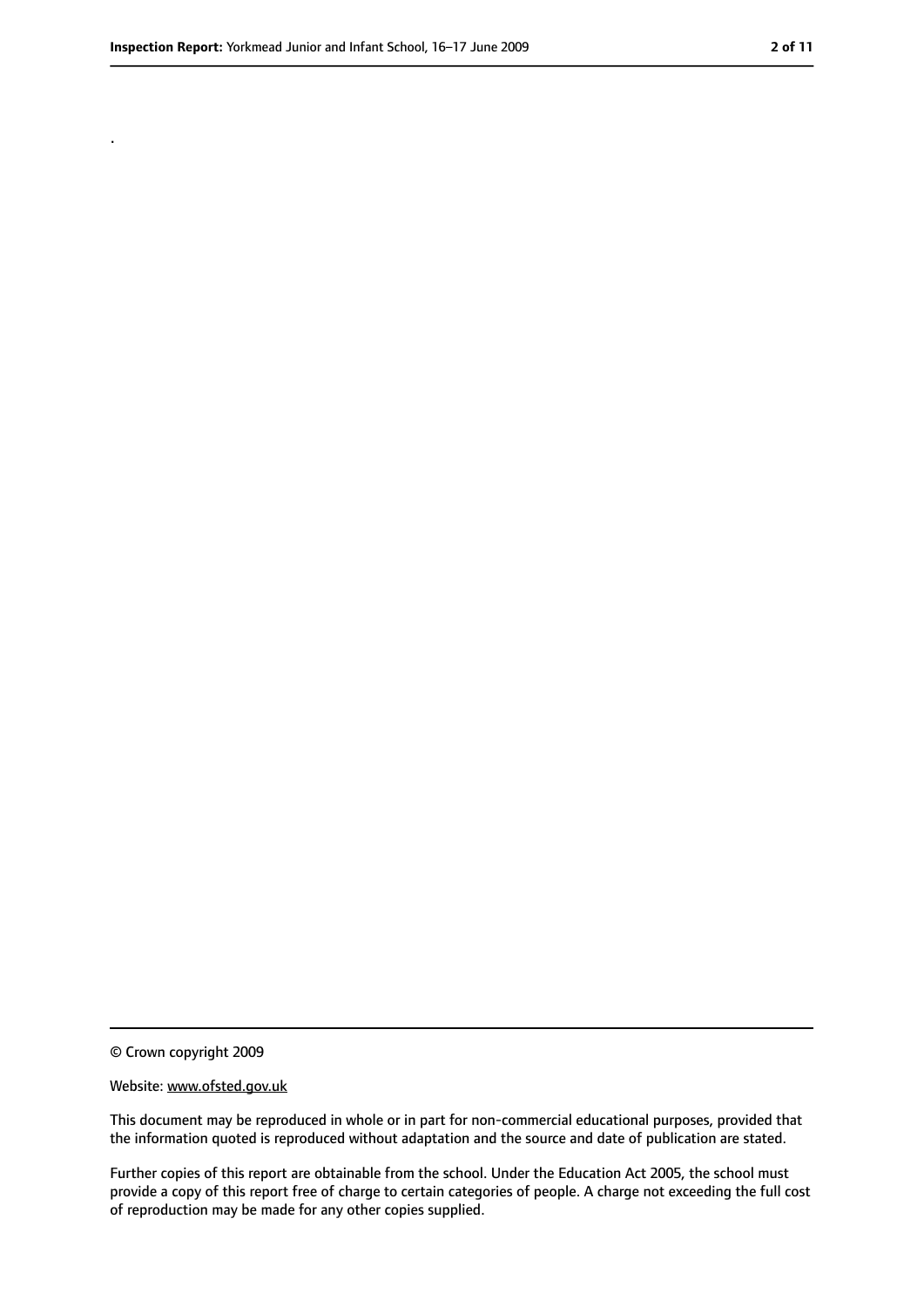### **Introduction**

This inspection was carried out by two of Her Majesty's Inspectors (HMI) and two additional inspectors. When the school was inspected in January 2008 it was judged to require special measures because it failed to give pupils an acceptable standard of education. Since January 2008, HMI and local authority inspectors have separately visited the school each term to judge the progress made in addressing the areas for improvement.

#### **Description of the school**

This is a large school. Children attend the nursery part-time. The percentage of pupils from minority ethnic backgrounds is high, as is the proportion who speak English as an additional language. Two thirds of pupils are of Asian origin, mainly from Pakistani backgrounds. The rest are White British or of Black or mixed heritage. The number claiming free school meals is above average. The proportion of pupils with learning difficulties and/or disabilities, including a statement of special educational needs, is slightly below average. Following the previous inspection the headteacher resigned and the deputy headteacher was appointed acting headteacher. In May 2009 the acting headteacher became the substantive headteacher. The former vice chair of governors was elected chair of governors in September 2008.Two National Leaders in Education have been supporting the school to improve.

#### **Key for inspection grades**

| Grade 1 | Outstanding  |
|---------|--------------|
| Grade 2 | Good         |
| Grade 3 | Satisfactory |
| Grade 4 | Inadequate   |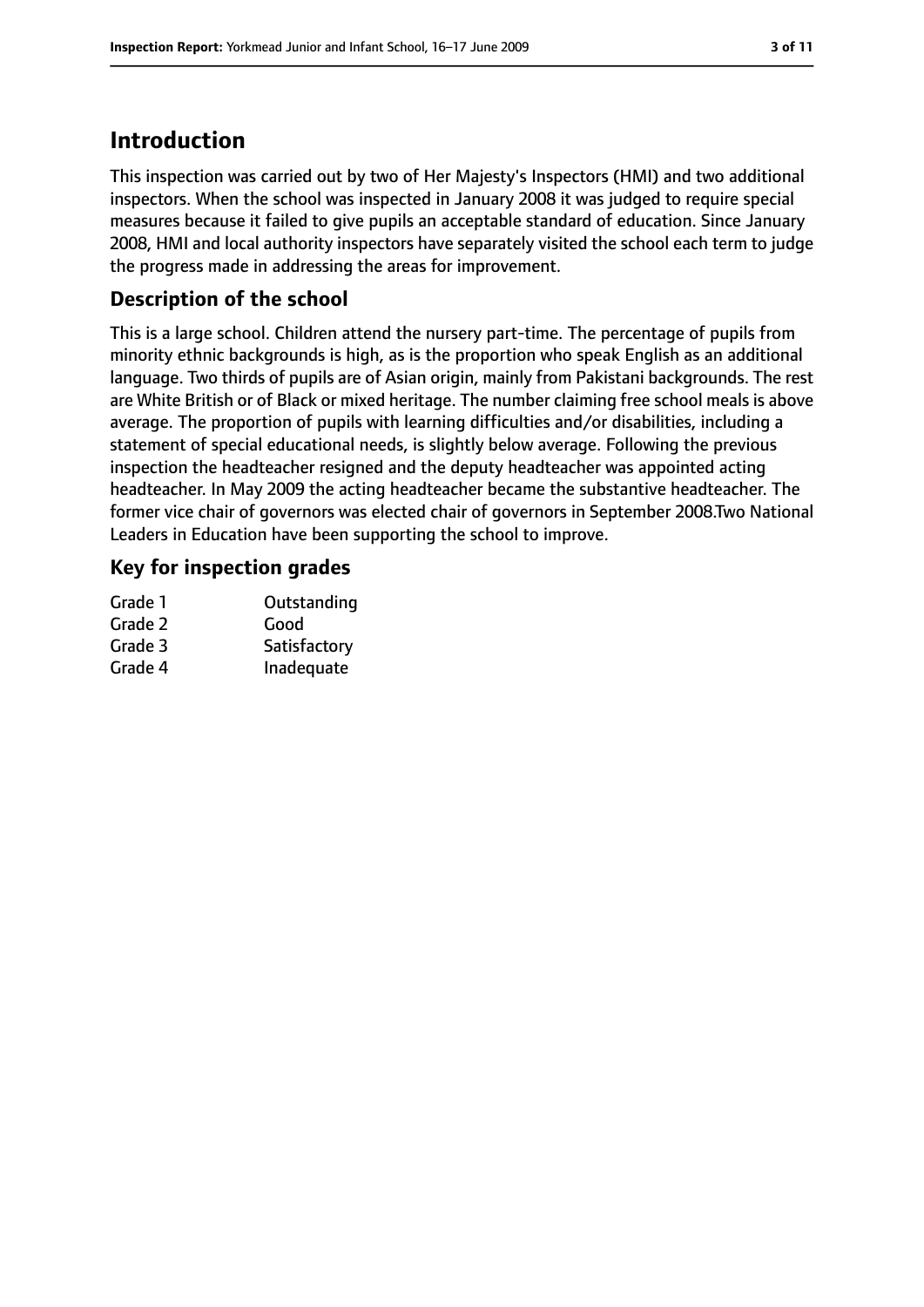### **Overall effectiveness of the school**

#### **Grade: 3**

In accordance with section 13 (4) of the Education Act 2005, Her Majesty's Chief Inspector is of the opinion that the school no longer requires special measures. The quality of education is satisfactory and improving. The school has a sound capacity to improve further. More effective teaching, an improved curriculum and better leadership has brought about rising standards and an acceleration in pupils' progress. Leadership and management are satisfactory. The headteacher is doing a good job. She has a steely determination to improve provision and effectively address the weaknesses identified by the last inspection. She is ably supported by the assistant headteachers, the chair of governors and the very effective National Leaders in Education who have made good use of advanced skills teachers from their own schools to improve provision. Sound self-evaluation has resulted in senior leaders having a secure understanding of the school's main strengths and weaknesses. Oversight of the quality of education provided in the Early Years Foundation Stage (Nursery and Reception) is not yet robust enough.

Teaching and learning are satisfactory and most pupils have made at least satisfactory progress this academic year. Inadequate teaching has been successfully eliminated. The proportion of good teaching is much higher than a year ago. While teaching is improving it remains inconsistent. Consequently, pupils' progress is uneven within subjects and across years. Lesson planning is much improved and teachers are aware that they must plan work for differing abilities. However, they do not always match work carefully enough to some group and individual needs. Teachers do encourage pupils to communicate in class but they do not do enough modelling of language to improve pupils' vocabulary and grammatical skills. Marking is improving but it is too variable. Messy presentation is too readily accepted and what must be improved is not always made explicit.

Pupils' current attainment in Year 6 is average in reading but significantly below average in mathematics and writing. Standards in Year 2 are below average in reading and writing and average in mathematics. Attainment in both years is higher than in 2008. Data for 2009 shows that there is a rise in the percentage of pupils reaching the expected level for their age in both years. This said, too few pupils reach the expected and higher National Curriculum levels in core subjects. Leaders recognise that there is much catching up to do because past inadequacies in provision have resulted in pupils not reaching the standards of which they are capable. Pupils' speaking, writing and numeracy skills are insufficiently developed and this is hindering their ability to communicate and calculate effectively and succeed in national assessments.

The curriculum is satisfactory. There is an appropriate emphasis on developing pupils' basic skills, a necessary feature in ensuring that standards rise quickly. Whilst outdoor provision for the youngest children hasimproved recently it is not as good asitshould be. Some child-initiated activities lack challenge and the planning and resourcing of learning outdoors are not sharp enough. Nursery accommodation is not good enough. It hinders learning and limits opportunities for children to work independently.

Pupils' personal development, including their spiritual, moral, social and cultural development is good. Pupils enjoy coming to school, have positive attitudes to learning, and behave well. Most attend regularly but there are a minority who are persistently absent and too many do not arrive on time. This is a caring school where pupils feel valued and safe. Pastoral support is good and academic guidance is satisfactory.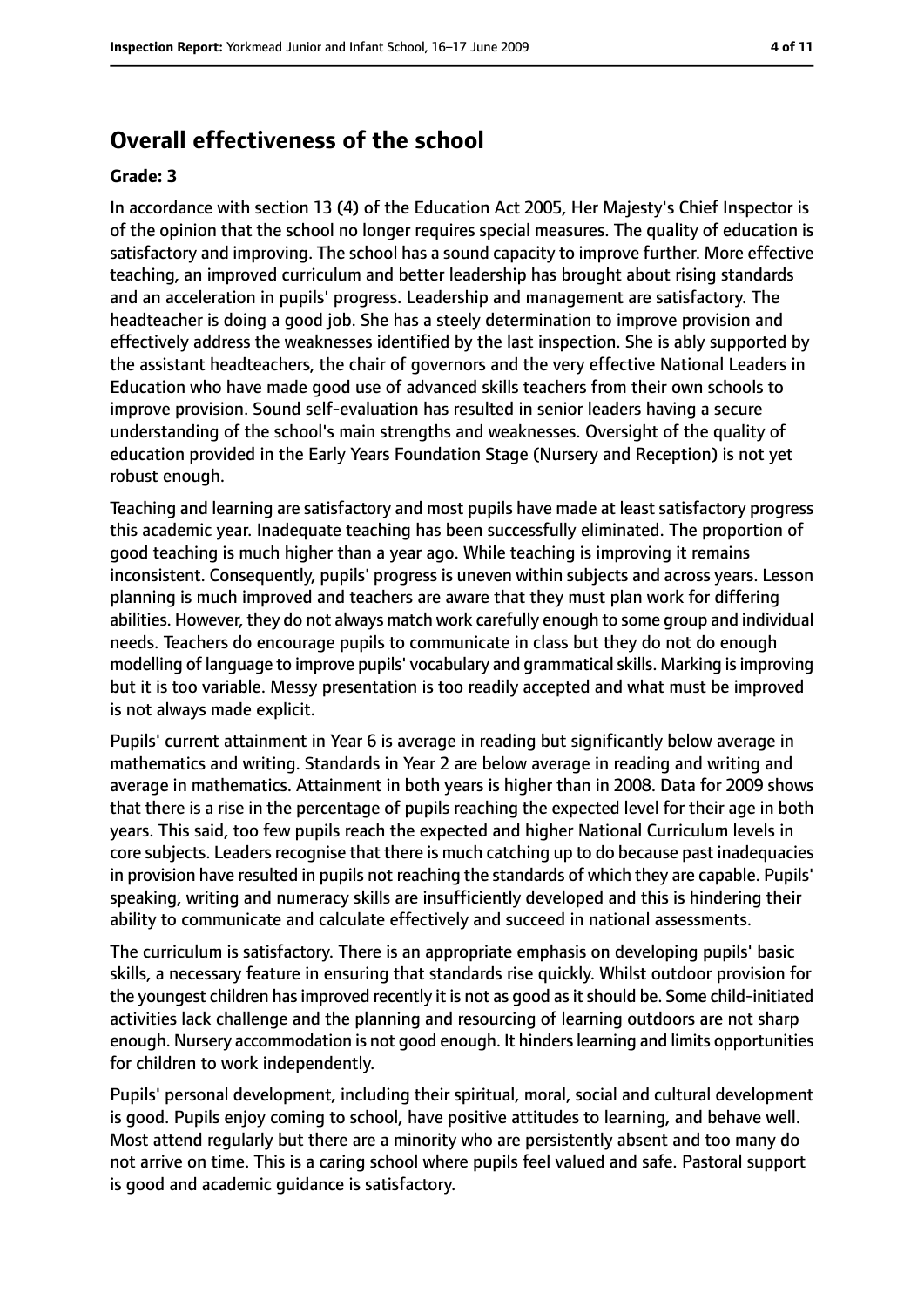### **Effectiveness of the Early Years Foundation Stage**

#### **Grade: 3**

Provision is satisfactory. On entry, children's basic skills are below those expected for their age. Children make satisfactory progress given their starting points. On entering Year 1 they are working within the expected levels in their physical, creative and personal development. However, many are working below the expected level in calculation and aspects of communication. Children settle quickly because induction procedures are good. Children are happy and enjoy school. The structured teaching of letters and sounds is satisfactory and is helping to improve children's reading and writing skills. However, children's speaking skills are limited and there is not enough modelling of language in English or their home language. Learning activities sometimes lack challenge and are too often over directed by adults, thereby restricting opportunities for children to find things out for themselves. Nursery teaching assistants are not always effectively deployed and their work is not always well focused. Outdoor provision is not as stimulating as it should be. Nursery accommodation is cramped and the layout of rooms makes it difficult for the Nursery teacher to oversee the quality of teaching and its impact. This phase is satisfactorily led and managed. The assessment of children's learning is sound and judgements made about attainment are secure. However, top management does not yet have a good enough overview of provision and its impact.

#### **What the school should do to improve further**

- Accelerate pupils' progress in mathematics and science and increase the proportion of pupils reaching the expected and higher National Curriculum levels in both subjects.
- Improve pupils' speaking, reading and writing skills, particularly their spelling, punctuation and handwriting, and ensure staff effectively model language structures to improve pupils' vocabulary and grammar skills.
- Improve the quality of teaching so that it is consistently good and all pupils are appropriately challenged and ensure marking is regular and identifies what must be improved.
- Improve Nursery accommodation and the quality of teaching and learning indoors and outside in the Early Years Foundation Stage, and ensure there is better oversight of the education provided in this phase.

A small proportion of schools whose overall effectiveness is judged satisfactory, but which have areas of underperformance, will receive a monitoring visit by an Ofsted inspector before their next section 5 inspection.

### **Achievement and standards**

#### **Grade: 3**

Pupils' achievement is satisfactory. Better teaching, an improved curriculum and more effective subject leadership have helped accelerate pupils' progress since September 2008. Nevertheless, pupils' achievement remains inconsistent. For example, in mathematics nearly all Year 3 pupils have made good progress since September 2008. However, in Year 5 over a third have made good progress, and a significant minority have made slow progress in the subject over the same period. Standards at the end of Year 2 have been low for the past three years. In 2008, Year 6 standards fell sharply to become extremely low. Standards have risen in both years and in other years too. The oldest pupils' attainment is average in reading but significantly below average in mathematics and writing. Year 2 standards are average in mathematics and below average in reading and writing. Overall, too few pupils reach the expected and higher National Curriculum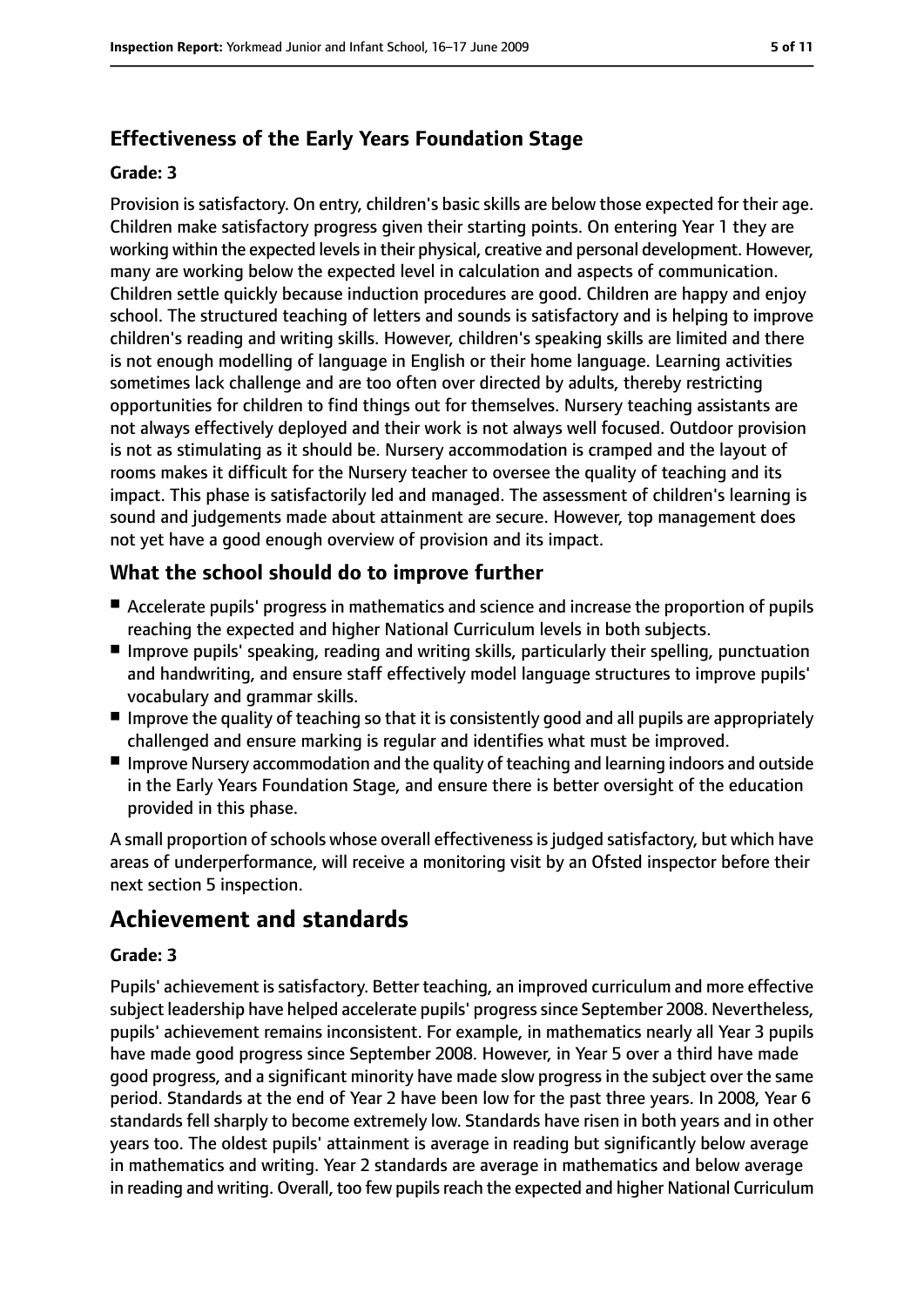levels in core subjects. Pupils with learning difficulties and/or disabilities and those from minority ethnic backgrounds are now making the expected progress. An increasing proportion is making good progress. Beginners in English are making good progress in writing and mathematics. The whole school targets set for 2009 are realistic and appropriately challenging.

### **Personal development and well-being**

#### **Grade: 2**

Pupils are polite, friendly and are considerate to adults, each other and school property. Pupils from different backgrounds mix well together and are very tolerant of each others' differences. They have a good awareness of religious and cultural diversity. Pupils are adopting a healthy lifestyle with increasing numbers choosing healthy food at lunchtime and many attend sporting clubs after school to keep fit. Pupils' views are heard and acted upon. For example, their suggestions have improved the school menu and pupils have participated in decisions about which charities will benefit from their fund raising.

### **Quality of provision**

### **Teaching and learning**

#### **Grade: 3**

The quality of teaching and learning continues to improve. However, pupils' progress is inconsistent because teaching quality varies between years and within subjects. Some teachers deliver consistently good lessons and consequently pupils make good gains in their learning. However, some teachers are able to teach some subjects well and others adequately. Leaders understand that further professional development is required to improve individual teachers' subject knowledge in specific areas to raise standards further. Better use is now made of assessment information to plan work for differing abilities. However, work is not always properly matched to pupils' differing capabilities. Insufficient support is being provided to develop pupils' speaking, spelling and handwriting skills.

Where teaching is good it is because expectations are high and work is demanding for all ability groups. A range of interesting and varied activities are planned and there is plenty of opportunity for pupils to find things out for themselves. Where teaching is satisfactory it is mainly because the pitch of work is not quite right for individuals or groups. On occasions, teachers talk too much and pupils are not effectively engaged in their learning. At times the work of teaching assistants is not well focused and their time is not used wisely.

#### **Curriculum and other activities**

#### **Grade: 3**

Curriculum planning has improved to ensure better progression in learning as pupils move through the school. Schemes of work are based on national programmes of study and provide teachers with a suitable structure from which to plan lessons. Better approaches to the teaching of reading, writing and calculation are being adopted with positive results. For example, the introduction of guided reading has improved pupils' reading and comprehension skills. There are now more opportunities for investigative work in science and the school's investment in new computers is paying dividends. It is common to see teachers using interactive technology to introduce topics and motivate pupils to learn. The new laptops and information and communication technology (ICT) suite are well used and provision is improving pupils' ICT skills.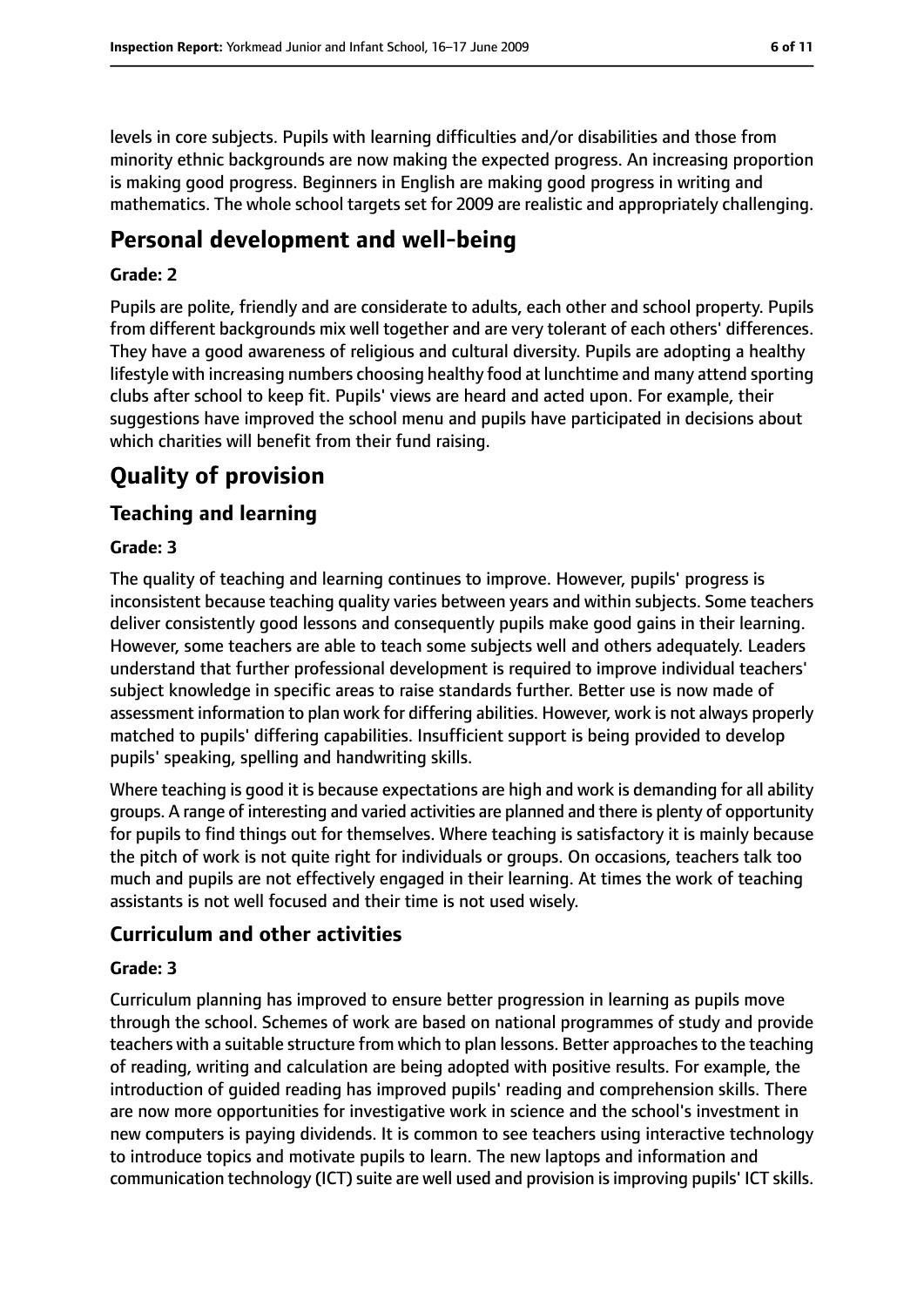The curriculum is enriched by a wide range of visits and a growing range of after school clubs which pupils enjoy.

#### **Care, guidance and support**

#### **Grade: 3**

The child protection policy is satisfactory and all staff have been appropriately trained to fulfil their child protection duties. Staff vetting and recruitment procedures are robust. The school has worked closely with its education welfare officer to target parents whose children are persistently absent. The 'Spotlight' initiative has been a success with the rate of persistent absence falling during the summer term 2009. Effective strategies are in place to promote pupils' personal, social and emotional development. However, not enough is being done to improve pupils' oral skills and presentation of work.

### **Leadership and management**

#### **Grade: 3**

A satisfactory action plan was produced following the previous inspection. Actions taken are well focused and the right priorities have been addressed. Good use has been made of external expertise, particularly advanced skills teachers, to improve provision and accelerate pupils' progress. Robust systems for checking the quality of teaching and learning, including the coaching and training for all teachers, is improving the quality of their work at a good rate. The reorganisation of the roles and responsibilities of senior and middle leaders has been effective. For example, assistant headteachers are now teaching alongside staff with good results. Clearer lines of responsibility have been established which has improved communication and raised staff morale. There has been a concerted effort by English and mathematics leaders to remedy weaknesses in provision. For example, they are introducing better ways to teach letters and sounds and grouping pupils by ability in mathematics to ensure work is better matched to pupils' needs.

Good work has been done to ensure teachers have a secure understanding of the standards achieved in order that a secure baseline is established from which to judge pupils' progress. The school is tracking pupils' attainment and progress and using information to inform intervention. A range of effective strategies have been employed to remedy weaknesses in teaching with good results. Individual teachers who previously taught some unsatisfactory lessons no longer do so as a result of the effective support that they have received.

The role of governors in holding the school to account is much improved. For example, at governors meetings they have suitably monitored progress towards the targets set in the school action plan. Apart from the chair of governors, few visit the school to find things out for themselves or to evaluate the school's work first hand. This means they are overly reliant on the headteacher and others to provide information about the school's work.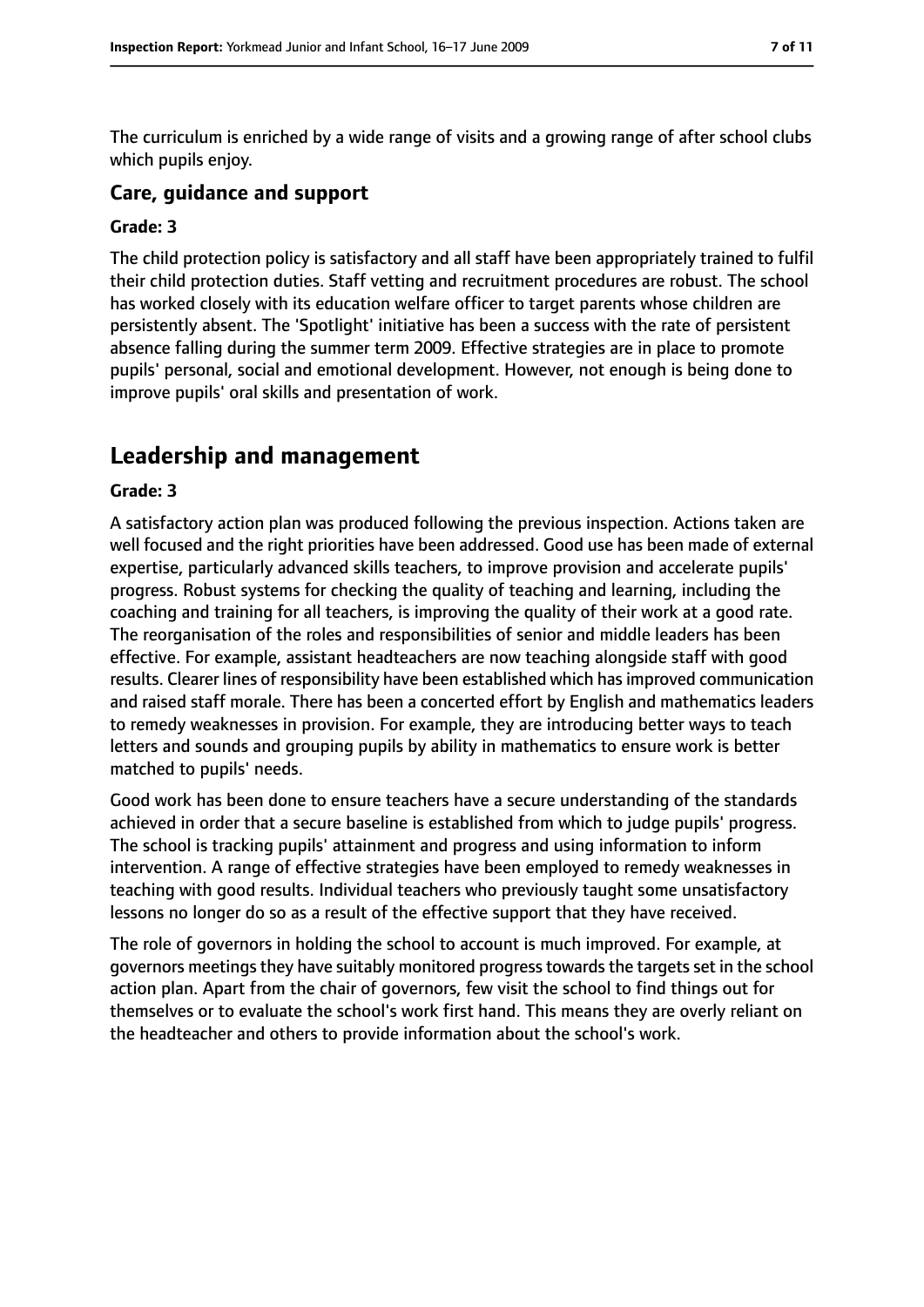**Any complaints about the inspection or the report should be made following the procedures set out in the guidance 'Complaints about school inspection', which is available from Ofsted's website: www.ofsted.gov.uk.**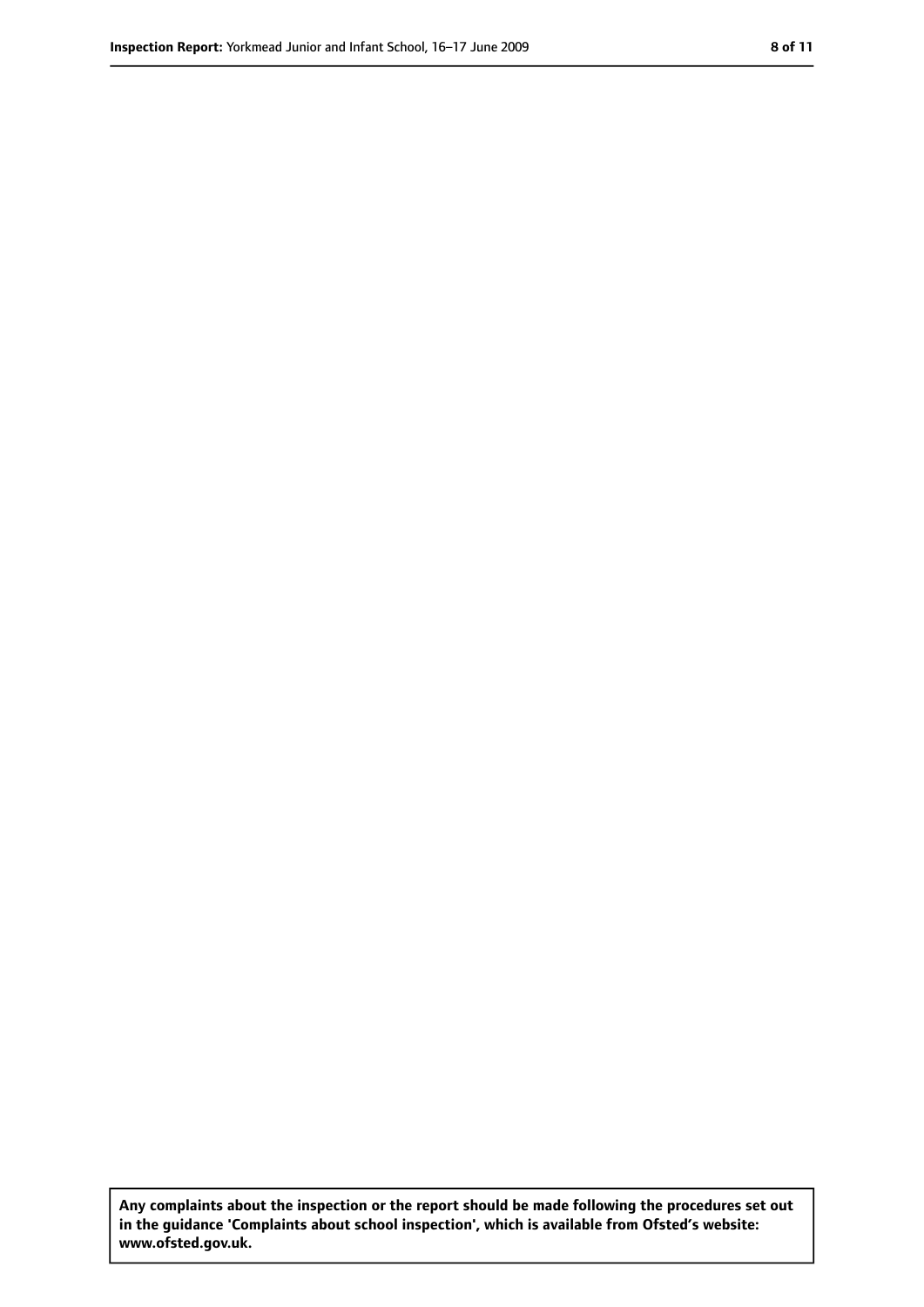## **Inspection judgements**

| Key to judgements: grade 1 is outstanding, grade 2 good, grade 3 satisfactory, and | School  |
|------------------------------------------------------------------------------------|---------|
| arade 4 inadequate                                                                 | Overall |

#### **Overall effectiveness**

| How effective, efficient and inclusive is the provision of<br>education, integrated care and any extended services in meeting the<br>needs of learners? |     |
|---------------------------------------------------------------------------------------------------------------------------------------------------------|-----|
| Effective steps have been taken to promote improvement since the last<br>inspection                                                                     | Yes |
| How well does the school work in partnership with others to promote learners'<br>well being?                                                            |     |
| The capacity to make any necessary improvements                                                                                                         |     |

### **Effectiveness of the Early Years Foundation Stage**

| How effective is the provision in meeting the needs of children in the<br><b>EYFS?</b>       |  |
|----------------------------------------------------------------------------------------------|--|
| How well do children in the EYFS achieve?                                                    |  |
| How good are the overall personal development and well-being of the children<br>in the EYFS? |  |
| How effectively are children in the EYFS helped to learn and develop?                        |  |
| How effectively is the welfare of children in the EYFS promoted?                             |  |
| How effectively is provision in the EYFS led and managed?                                    |  |

#### **Achievement and standards**

| How well do learners achieve?                                                                               |  |
|-------------------------------------------------------------------------------------------------------------|--|
| The standards <sup>1</sup> reached by learners                                                              |  |
| How well learners make progress, taking account of any significant variations<br>between groups of learners |  |
| How well learners with learning difficulties and/or disabilities make progress                              |  |

#### **Annex A**

<sup>&</sup>lt;sup>1</sup>Grade 1 - Exceptionally and consistently high; Grade 2 - Generally above average with none significantly below average; Grade 3 - Broadly average to below average; Grade 4 - Exceptionally low.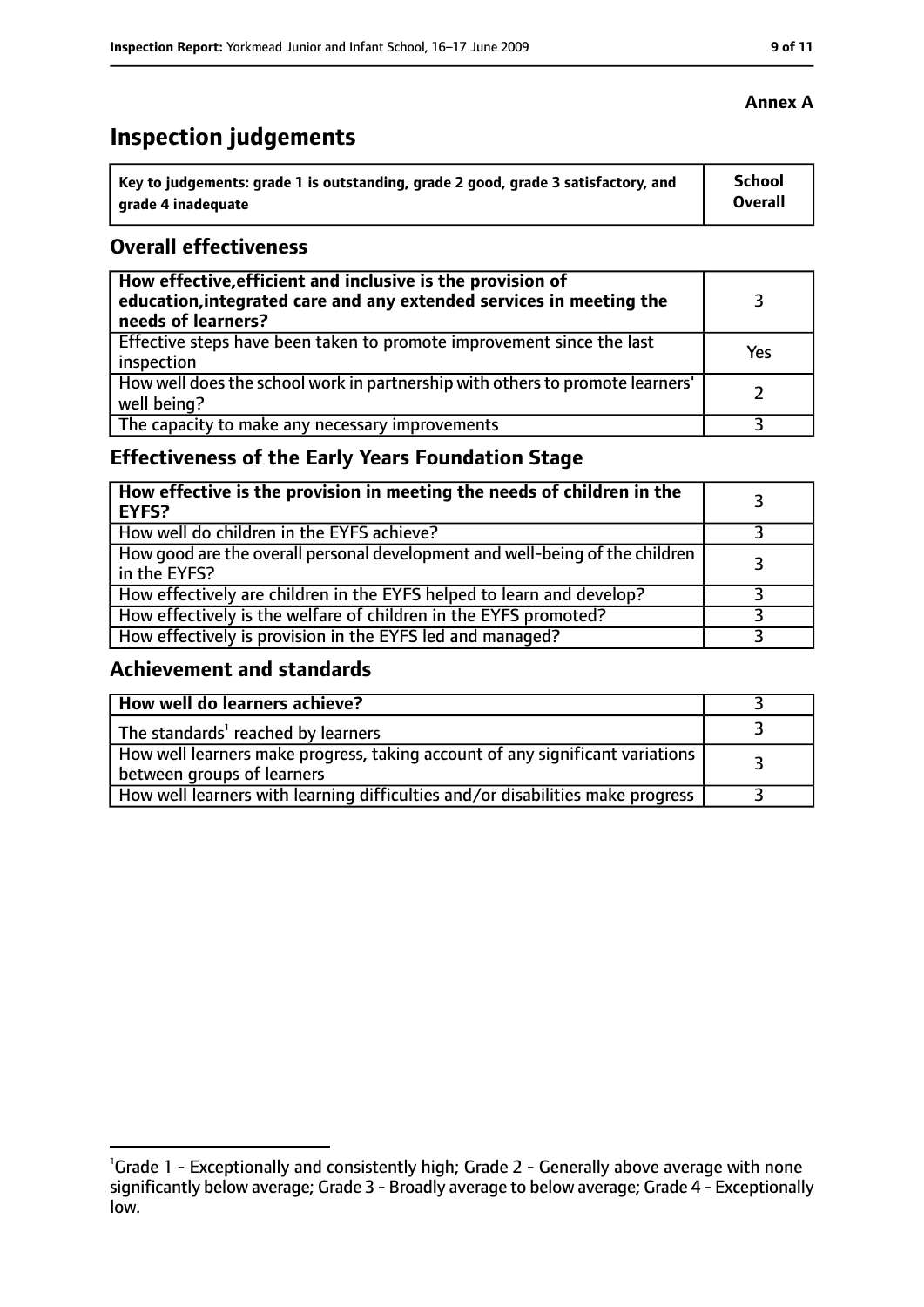### **Personal development and well-being**

| How good are the overall personal development and well-being of the<br>learners?                                 |  |
|------------------------------------------------------------------------------------------------------------------|--|
| The extent of learners' spiritual, moral, social and cultural development                                        |  |
| The extent to which learners adopt healthy lifestyles                                                            |  |
| The extent to which learners adopt safe practices                                                                |  |
| The extent to which learners enjoy their education                                                               |  |
| The attendance of learners                                                                                       |  |
| The behaviour of learners                                                                                        |  |
| The extent to which learners make a positive contribution to the community                                       |  |
| How well learners develop workplace and other skills that will contribute to<br>their future economic well-being |  |

### **The quality of provision**

| How effective are teaching and learning in meeting the full range of<br>learners' needs?                |  |
|---------------------------------------------------------------------------------------------------------|--|
| How well do the curriculum and other activities meet the range of needs and<br>  interests of learners? |  |
| How well are learners cared for, quided and supported?                                                  |  |

### **Leadership and management**

| How effective are leadership and management in raising achievement<br>and supporting all learners?                                              |     |
|-------------------------------------------------------------------------------------------------------------------------------------------------|-----|
| How effectively leaders and managers at all levels set clear direction leading<br>to improvement and promote high quality of care and education |     |
| How effectively leaders and managers use challenging targets to raise standards                                                                 |     |
| The effectiveness of the school's self-evaluation                                                                                               | 3   |
| How well equality of opportunity is promoted and discrimination eliminated                                                                      | 3   |
| How well does the school contribute to community cohesion?                                                                                      | 3   |
| How effectively and efficiently resources, including staff, are deployed to<br>achieve value for money                                          | 3   |
| The extent to which governors and other supervisory boards discharge their<br>responsibilities                                                  |     |
| Do procedures for safequarding learners meet current government<br>requirements?                                                                | Yes |
| Does this school require special measures?                                                                                                      | No  |
| Does this school require a notice to improve?                                                                                                   | No  |